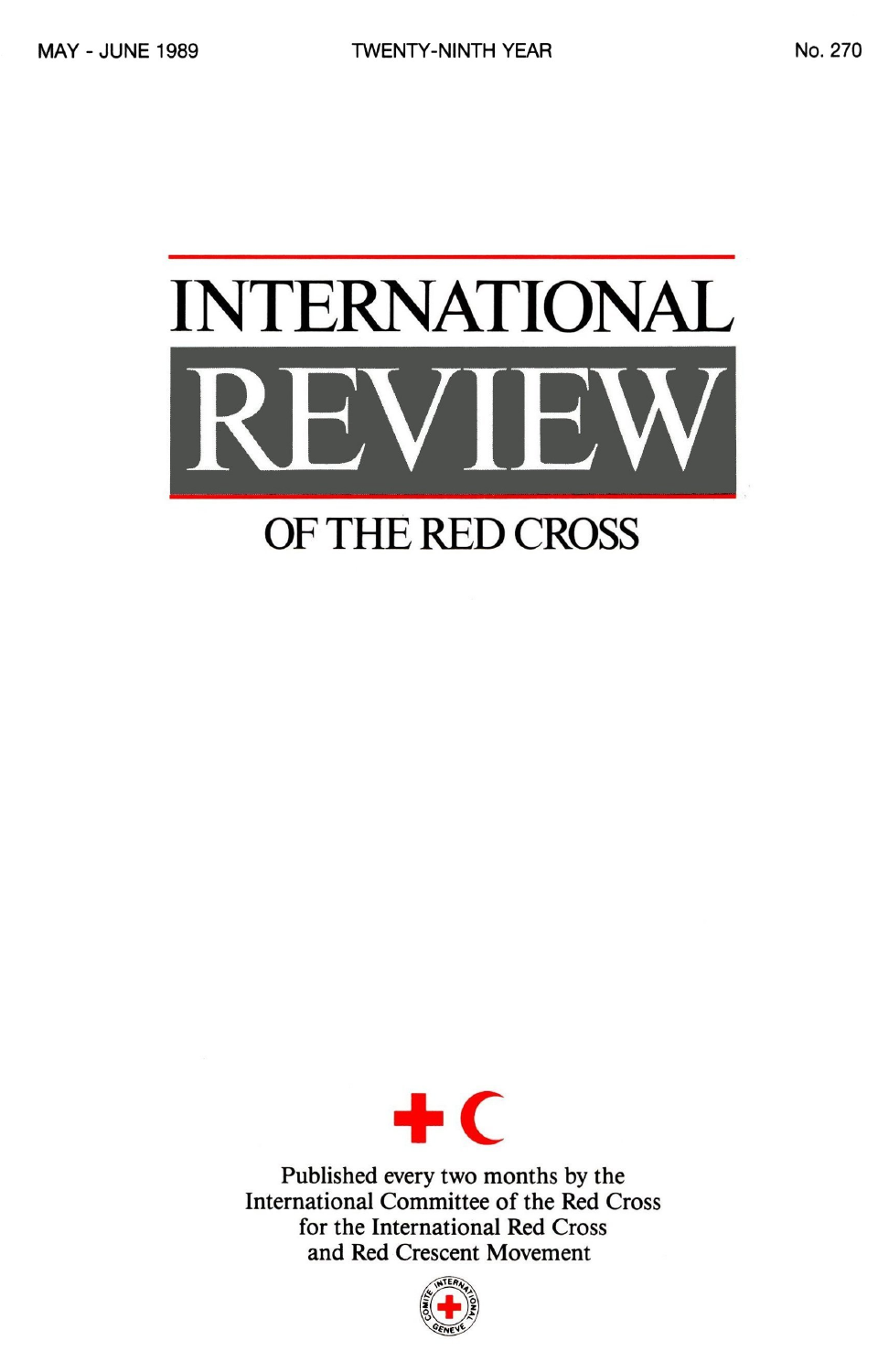#### INTERNATIONAL COMMITTEE OF THE RED CROSS

- Mr. CORNEL1O SOMMARUGA, Doctor of Laws of Zurich University, Doctor h.c. *rer. pol.* of Fribourg University (Switzerland), *President* (member since 1986)
- Mrs. DENISE BINDSCHEDLER-ROBERT, Doctor of Laws, Honorary Professor at the Graduate<br>Institute of International Studies, Geneva, Judge at the European Court of Human Rights,<br>*Vice-President* (1967)<br>*Mr. MAURICE AUBERT*. Doc
- Mr. MAURICE AUBERT, Doctor of Laws, *Vice-President* (1979)
- ULRICH MIDDENDORP, Doctor of Medicine, head of surgical department of the Cantonal Hospital, Winterthur (1973)
- Mr. ALEXANDRE HAY, Honorary doctorates from the Universities of Geneva and St. Gallen, Lawyer, former Vice-President of the Governing Board of the Swiss National Bank, *President from 1976 to 1987* (1975)
- Mr. ATHOS GALLINO, Doctor h.c. of Zurich University, Doctor of Medicine, former mayor of Bellinzona (1977)
- Mr. ROBERT KOHLER, Master of Economics (1977)<br>Mr. RUDOLE JÄCKLI, Doctor of Sciences (1979)
- Mr. RUDOLF JÄCKLI, Doctor of Sciences (1979)<br>Mr. DIETRICH SCHINDLER, Doctor of Laws, Pr.
- DIETRICH SCHINDLER, Doctor of Laws, Professor at the University of Zurich (1961-1973) (1980)
- Mr. HANS HAUG, Doctor of Laws, Honorary Professor at the University of St. Gallen for Business Administration, Economics, Law and Social Sciences, former President of the Swiss Red Cross (1983)
- Mr. PIERRE KELLER, Doctor of Philosophy in International Relations (Yale), Banker (1984)
- RAYMOND R. PROBST, Doctor of Laws, former Swiss Ambassador, former Secretary of State at the Federal Department of Foreign Affairs, Berne (1984)
- Mr. ODILO GUNTERN, Doctor of Laws, former member of the Swiss Council of States (1985)<br>Mr. ANDRÉ GHELFL former Central Secretary and Vice-President of the Swiss Federation of
- ANDRÉ GHELFI, former Central Secretary and Vice-President of the Swiss Federation of Metal Workers (1985)
- Mrs. RENEE GUISAN, General Secretary of the International "Institut de la Vie", member of the Swiss *Pro Senectute* Foundation, member of the International Association for Volunteer Effort (1986)<br>ALAIN B. ROSSIER, Doctor of Medicine, former Professor for the rehabilitation of paraple-
- Mr. ALAIN B. ROSSIER, Doctor of Medicine, former Professor for the rehabilitation of paraple- gics at Harvard University, lecturer at the Medical Faculty of Geneva University, Professor of Paraplegia at Zurich University, former President of the International Medical Society of Paraplegia (1986)
- Mrs. ANNE PETITPIERRE, Doctor of Laws, barrister, lecturer at Geneva Law Faculty (1987)<br>Mr. PAOLO BERNASCONI Barrister LL L. lecturer in economic penal law at the Universiti
- PAOLO BERNASCONI, Barrister, LL. L., lecturer in economic penal law at the Universities of St. Gallen and Zurich, former Public Prosecutor at Lugano, member of the Swiss *Pro Juventute* Foundation (1987)
- Mrs. LISELOTTE KRAUS-GURNY, Doctor of Laws of Zurich University (1988)
- Mrs. SUSY BRUSCHWEILER, nurse. Director of the Bois-Cerf Nursing School in Lausanne and professor at the College of Nursing in Aarau, President of the Swiss Association of Nursing School Directors (1988)
- Mr. JACQUES FORSTER, Doctor of Economics, Director of the Institute of Development Studies<br>in Geneva (1988)<br>Mr. PIERRE LANGUETIN, Master of Economics and Social Studies, Doctor h.c. of the University
- of Lausanne, former President of the Governing Board of the Swiss National Bank (1988)<br>Mr. JACQUES MOREILLON, Bachelor of Laws, Doctor of Political Science, Secretary General
- of the World Organization of the Scout Movement, former Director General at the ICRC (1988)

#### EXECUTIVE BOARD

Mr. CORNELIO SOMMARUGA, *President* Mr. MAURICE AUBERT Mr. ATHOS GALLINO Mr. RUDOLF JÄCKLI Mr. PIERRE KELLER Mr. ANDRE GHELFI Mrs. ANNE PETITPIERRE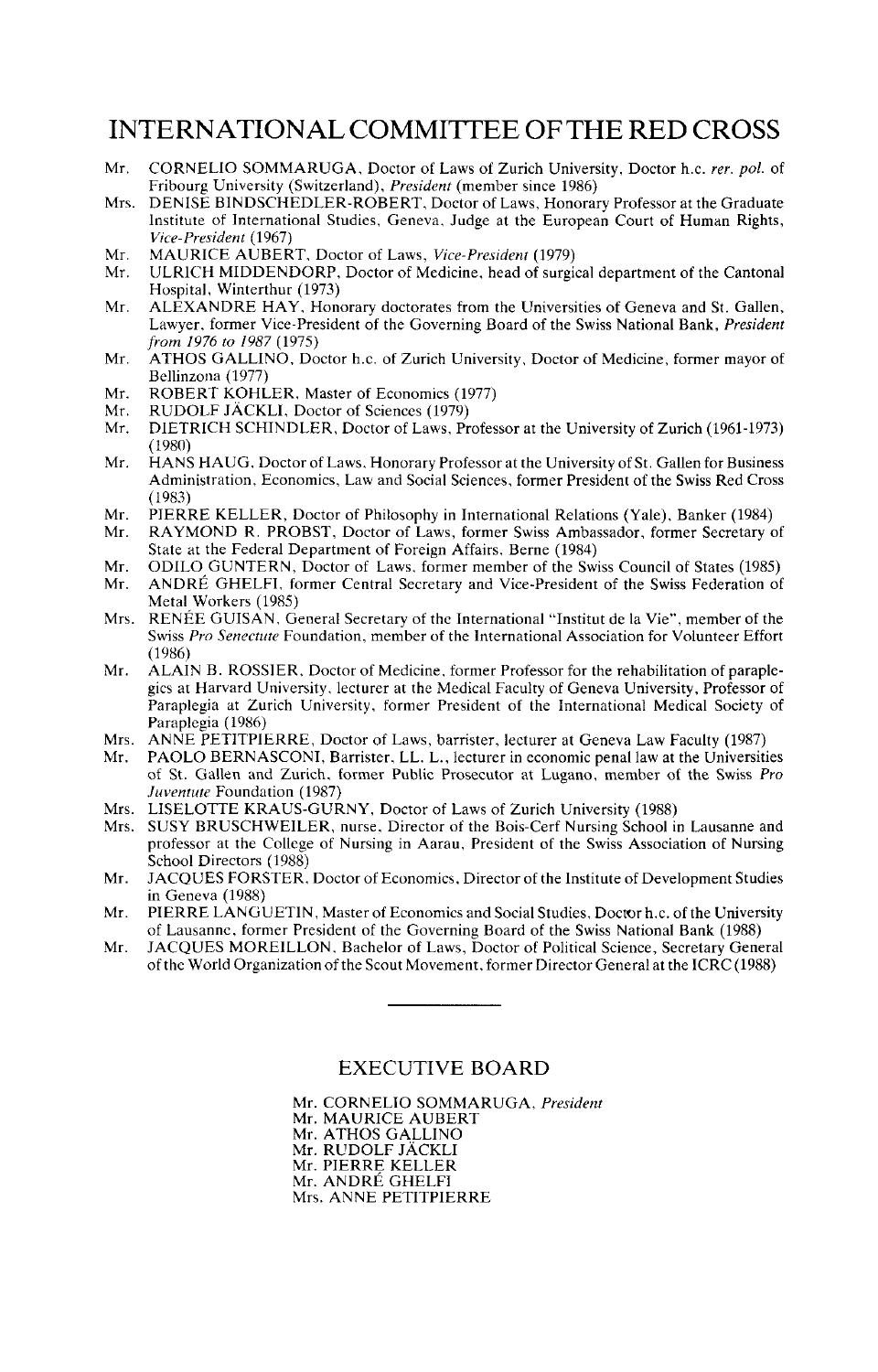### INTERNATIONAL REVIEW OF THE RED CROSS

# CONTENTS MAY-JUNE 1989

N°270

| <b>Dr. Kamen Sachariew:</b> States' entitlement to take action to enforce                                                                                                                                                                                                                                                                                                                                                                                                                                                                                                                                         | 177 |
|-------------------------------------------------------------------------------------------------------------------------------------------------------------------------------------------------------------------------------------------------------------------------------------------------------------------------------------------------------------------------------------------------------------------------------------------------------------------------------------------------------------------------------------------------------------------------------------------------------------------|-----|
| The author analyses measures to implement humanitarian law<br>both on the national level and as part of the repression of interna-<br>tional crimes. He then examines the mechanisms for implementing<br>the Geneva Conventions and Additional Protocol I from three<br>different angles: the theory of State responsibility, the binding<br>nature of these instruments and the means available to States party<br>to the treaties. Lastly, he deals with the position of States and their<br>practice as regards sanctions and collective measures taken by<br>them in response to breaches of the Conventions. |     |
| <b>Hernán Salinas Burgos:</b> The taking of hostages and international                                                                                                                                                                                                                                                                                                                                                                                                                                                                                                                                            | 196 |
| After outlining the general aspects of the crime of hostage-taking<br>under public international law and describing how that law de-<br>veloped historically, the author analyses the provisions in the<br>Geneva Conventions and their Additional Protocols relating to<br>the ban on the taking of hostages in international and non-inter-<br>national armed conflicts and considers the action taken by the<br>ICRC in that connection.                                                                                                                                                                       |     |
| <b>Jean de Preux:</b> Synopsis $IX$ – Respect for the human being in the                                                                                                                                                                                                                                                                                                                                                                                                                                                                                                                                          | 217 |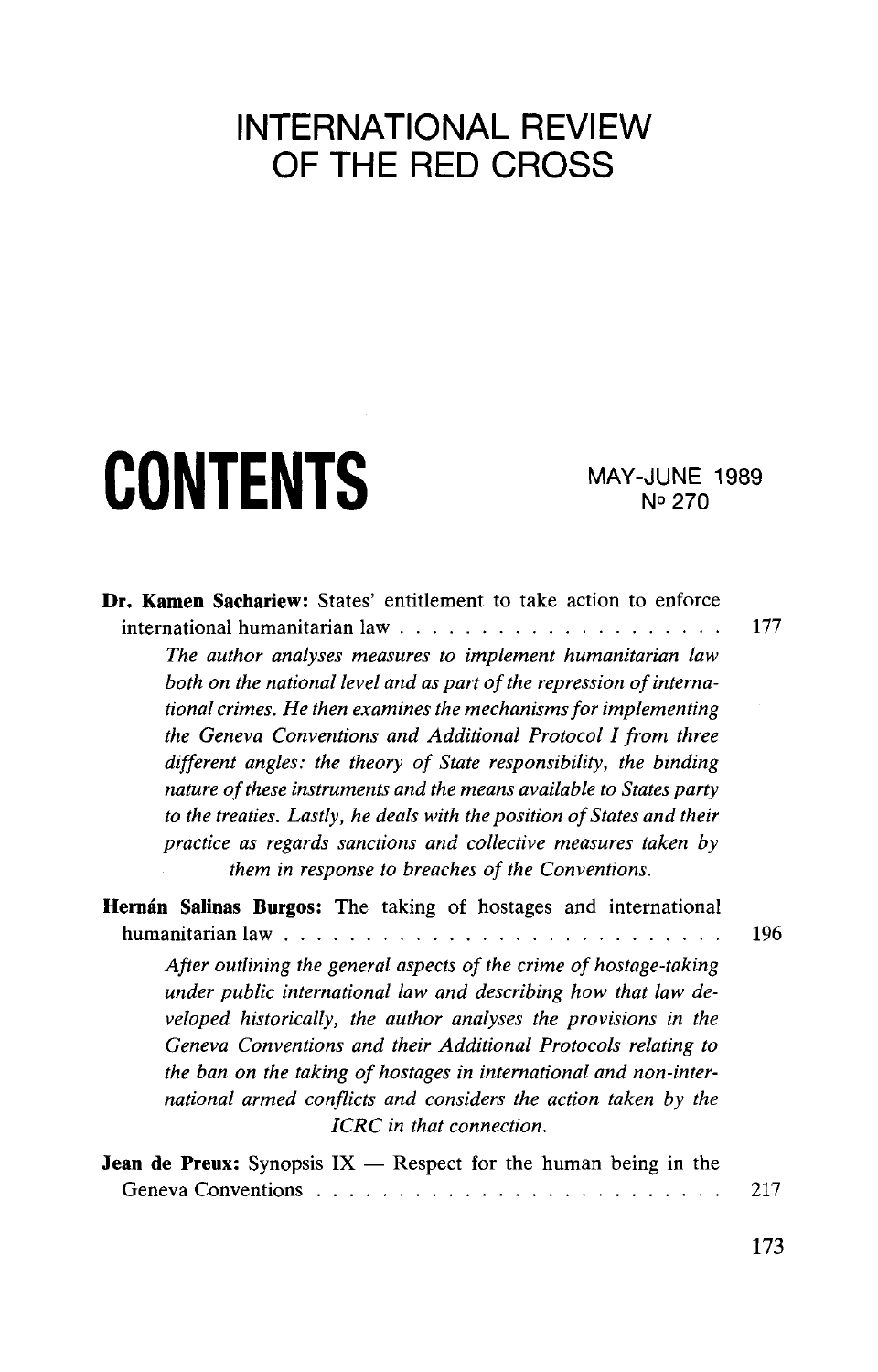#### **INTERNATIONAL COMMITTEE OF THE RED CROSS**

| ICRC President visits the United States of America 228                    |  |  |
|---------------------------------------------------------------------------|--|--|
| EXTERNAL ACTIVITIES:                                                      |  |  |
| Africa — Latin America — Asia — Middle East $\dots \dots \dots \dots$ 229 |  |  |

#### **IN THE RED CROSS AND RED CRESCENT WORLD**

#### **125th Anniversary of the International Red Cross and Red Crescent Movement**

| World Red Cross and Red Crescent Day 1989                                                                                                      | 236 |
|------------------------------------------------------------------------------------------------------------------------------------------------|-----|
| • Joint Message of the League of Red Cross and Red Crescent<br>Societies and the International Committee of the Red Cross.                     | 237 |
| $\bullet$ Humanitarian Gesture — Reference paper                                                                                               | 238 |
| Statutory meetings in Geneva (April 1989) $\ldots \ldots \ldots \ldots$                                                                        | 243 |
| Activities of the National Red Cross and Red Crescent Societies                                                                                | 245 |
| $\bullet$ The Libyan Red Crescent Training and Study Centre $\dots$                                                                            | 245 |
| $\bullet$ Colombian Red Cross Seminar on the contribution of disasters<br>to development $\ldots \ldots \ldots \ldots \ldots \ldots \ldots$    | 248 |
| Joint Commission of the Empress Shôken Fund — Sixty-eighth<br>distribution of income $\ldots \ldots \ldots \ldots \ldots \ldots \ldots \ldots$ | 250 |

#### **MISCELLANEOUS**

| The Hellenic Republic ratifies Protocol I 254                                     |  |
|-----------------------------------------------------------------------------------|--|
| The Hungarian People's Republic ratifies the Protocols $\ldots \ldots \ldots$ 254 |  |
| The Republic of Malta accedes to the Protocols 255                                |  |

#### **BOOKS AND REVIEWS**

|  | War, Aggression and Self-defence (Yoram Dinstein) | 256 |
|--|---------------------------------------------------|-----|
|  |                                                   |     |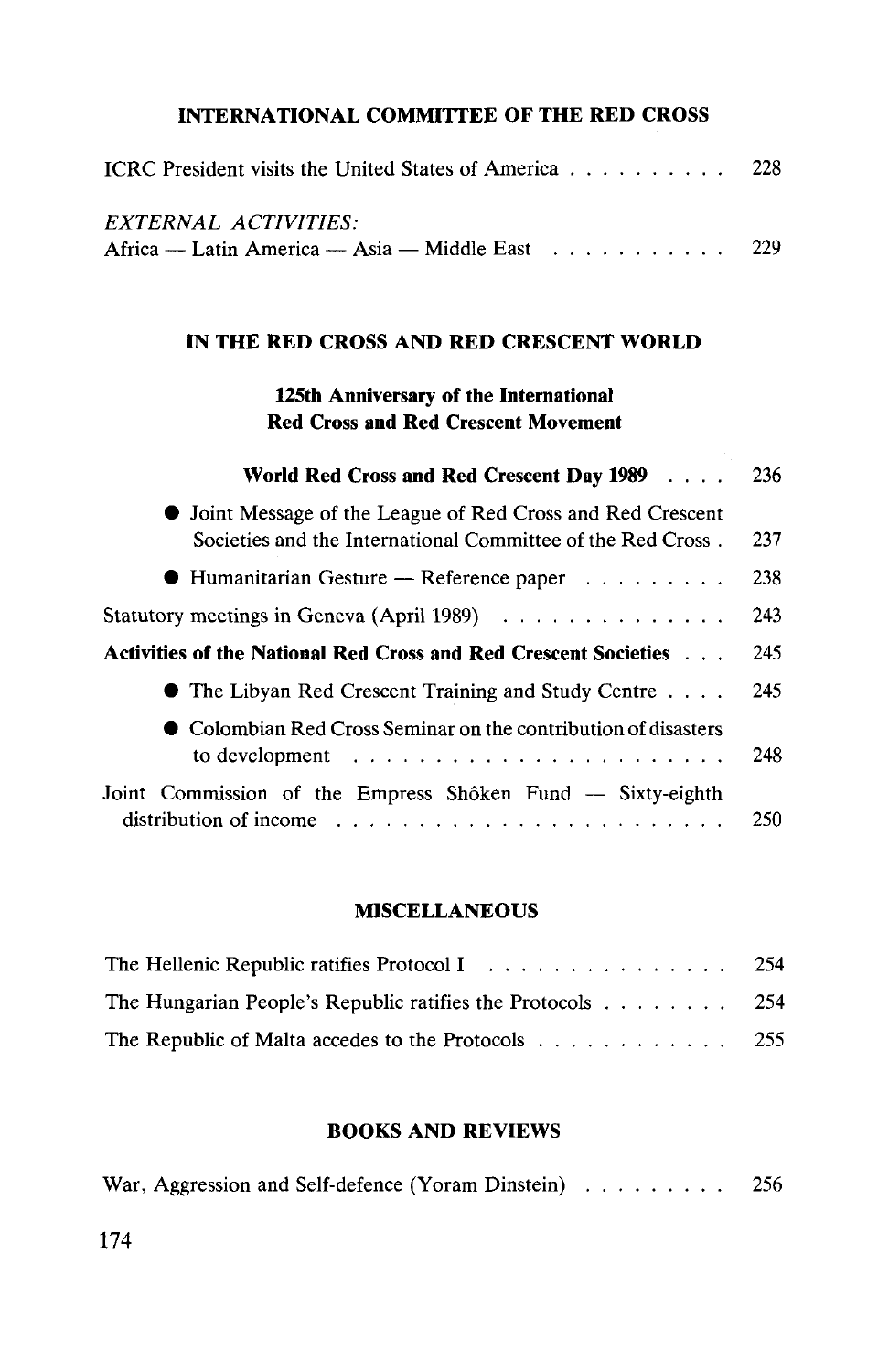| De l'utopie à la réalité (From Utopia to Reality - Record of the Henry         |     |
|--------------------------------------------------------------------------------|-----|
| Dunant Symposium) (Ed. Roger Durand)                                           | 258 |
| Guidelines for disseminating the Fundamental Principles of the Red             |     |
| Cross and Red Crescent Movement (Ed. Yolande Camporini)                        | 263 |
|                                                                                | 265 |
| <b>Addresses of National Red Cross and Red Crescent Societies Actual Cross</b> |     |

*In its final three issues of 1989, the* International Review of the Red Cross *will deal with the following subjects:*

- **—** *Retracing the origins of international humanitarian law* to mark the 125th anniversary of the adoption of the Geneva Convention of 22 August 1864 *(special edition);*
- **—** *The red cross and red crescent emblem (special edition);*
- **—** *The Fundamental Principles in action:*
	- *1. Humanity, Impartiality, Neutrality.*